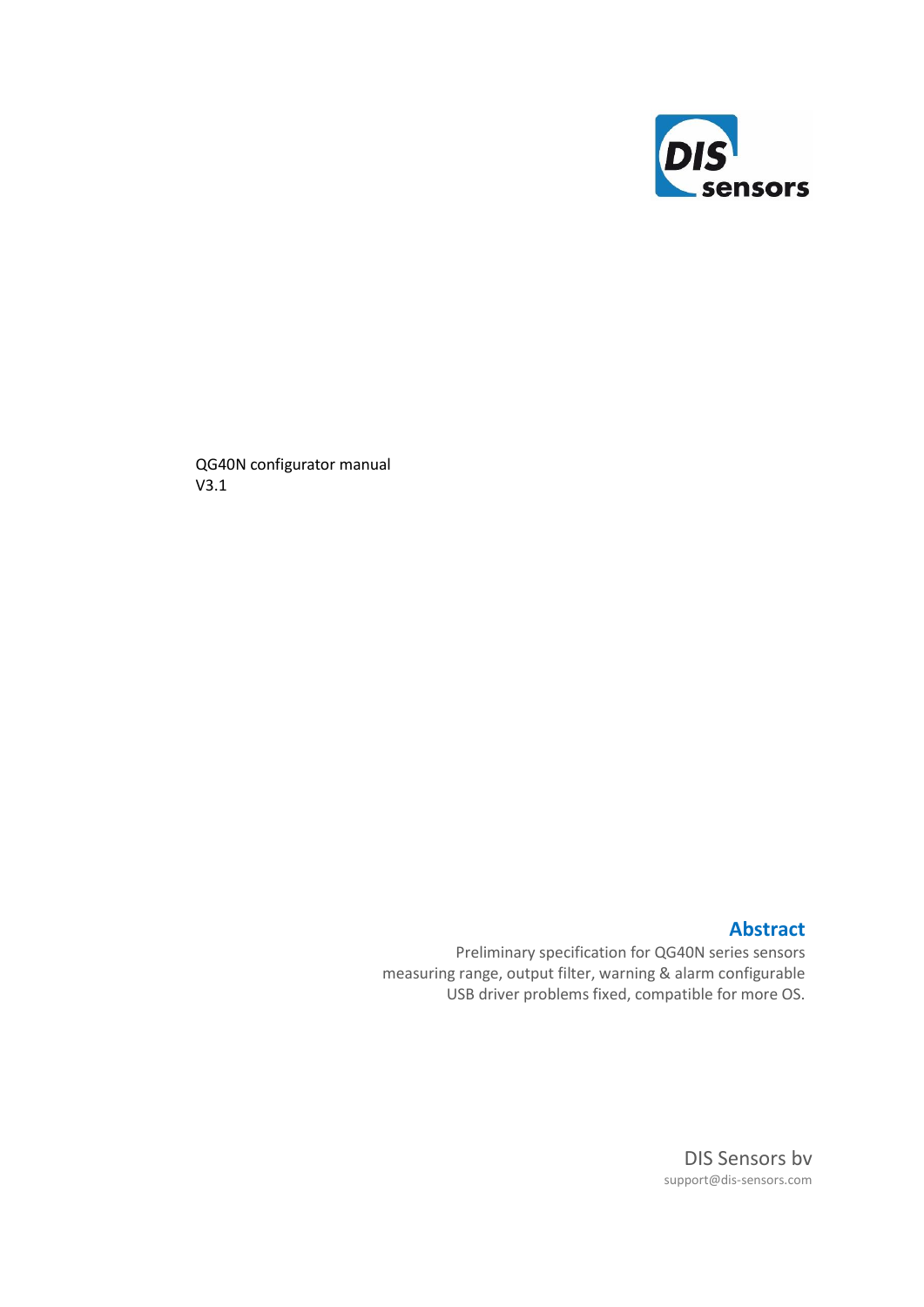

Oostergracht 40

 $T + 31(0)35 - 6038181$ 

M info@dis-sensors.com

3763 LZ Soest | The Netherlands Www.dis-sensors.com

# **Contents**

DIS makes sense!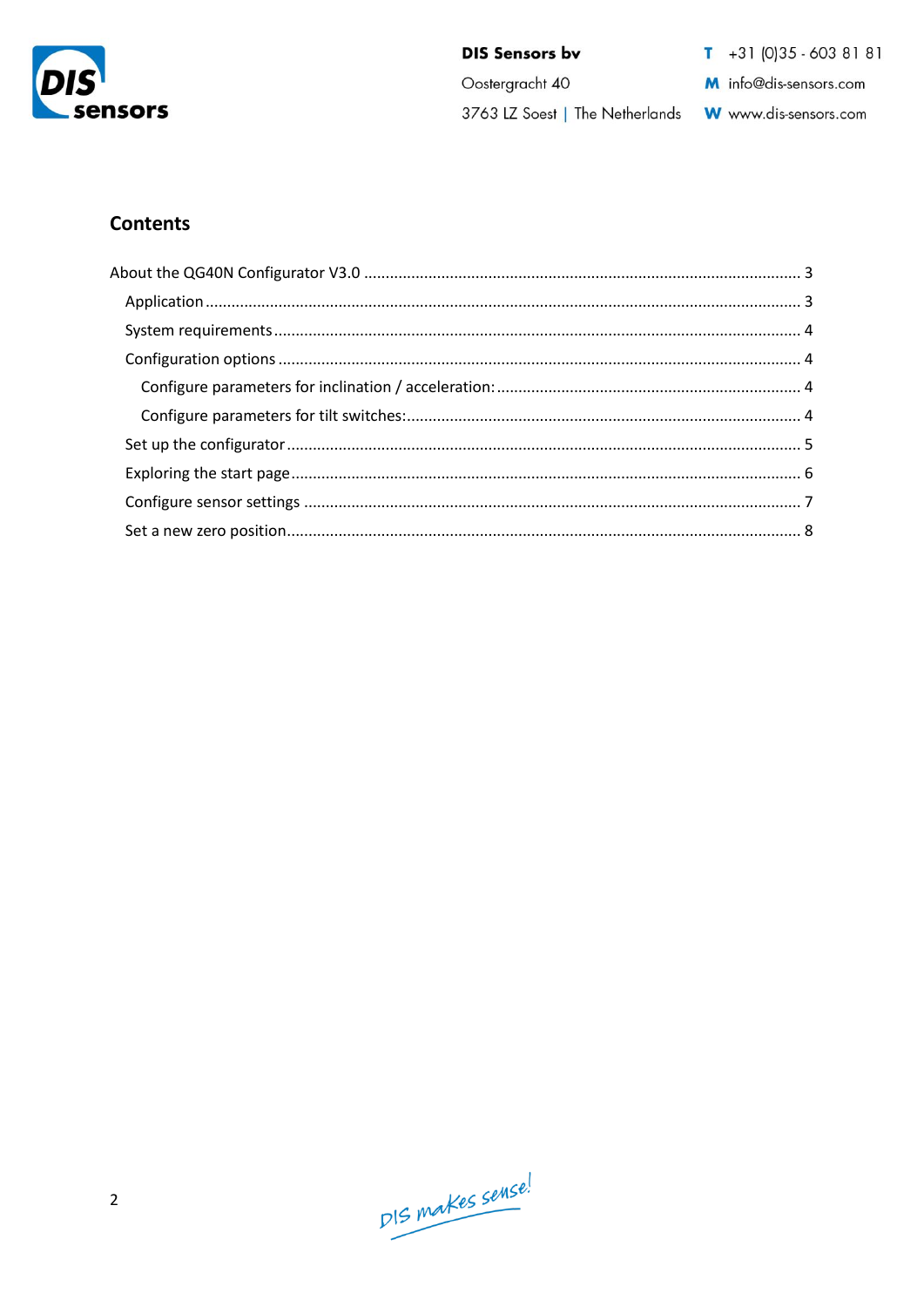

**DIS Sensors by** Oostergracht 40 3763 LZ Soest | The Netherlands

 $\overline{1}$  +31 (0) 35 - 603 81 81 M info@dis-sensors.com

W www.dis-sensors.com

# <span id="page-2-0"></span>**About the QG40N Configurator V3.0**



The QG40N configurator is a tool to reconfigure calibrated QG40N series sensors with a standard PC. The tool reads the current sensor settings, shows all relevant parameters and offers a possibility to reconfigure the sensor while keeping the calibration data.

The configurator consists of an interface box (the "Dongle") and a PC application. The installer for the application can be found on the website.

DIS\_QG40N\_CONFIGURATOR\_V3 <https://dis-sensors.com/en/downloads/software> <https://dis-sensors.com/en/downloads/configurator-tools>

Be sure to download the software corresponding to your configurator, **the V2.0 software is not compatible with the latest hardware**.

## <span id="page-2-1"></span>**Application**

Suitable for QG40N series**: inclination, acceleration & tilt switches** with analog voltage, current, NPN or PNP outputs.

- Read configuration from sensor
- Adapt relevant settings in sensor
- Save configuration to sensor and PC-file (including new type code)
- Centering the sensor
- Auto detect sensor presence, voltage, type code and output stage
- Batch sensor configuring possible (sequential)
- Real time visual feedback of sensor output ('live monitoring')
- No external supply-voltage required

DIS makes sense!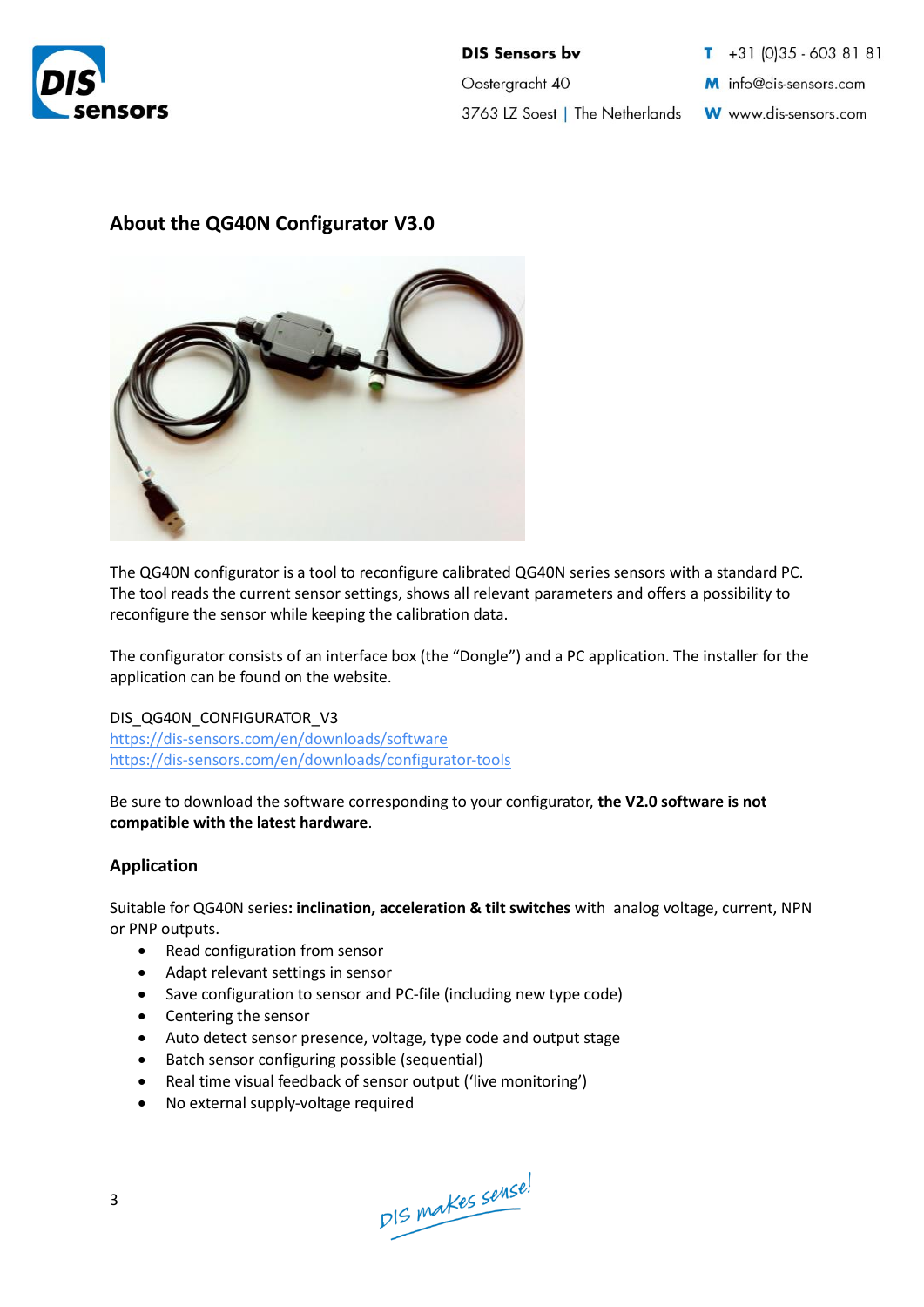

Oostergracht 40

 $T + 31(0)35 - 6038181$ 

M info@dis-sensors.com

3763 LZ Soest | The Netherlands W www.dis-sensors.com

### <span id="page-3-0"></span>**System requirements**

PC interface: USB1.0 or higher (USB A) OS supported: Windows 7, Windows 8 and Windows 10. Windows XP is not supported. Work with 32-bits and 64-bits windows.

## <span id="page-3-1"></span>**Configuration options**

<span id="page-3-2"></span>Configure parameters for inclination / acceleration:

- Measuring range (\*) for 1, 2 or 3-axis individual(resolution 1° / 0.1g)
- Static low pass filter (\*\*) enable/disable (9 different values)
- Output filter (\*\*\*) (Hz)
- Inverse output enable/disable for 1, 2 or 3-axis individual

<span id="page-3-3"></span>Configure parameters for tilt switches:

- Warning & Alarm set point (\*\*\*\*) for 1, 2-axis or internal buzzer (resolution 0.1°)
- Warning & Alarm hysteresis for 1, 2-axis or internal buzzer (resolution 0.1°)
- Warning & Alarm on delay for 1, 2-axis or internal buzzer (resolution 15ms)
- Warning & Alarm off delay for 1, 2-axis or internal buzzer (resolution 15ms)
- Static low pass filter (\*\*) enable/disable (9 different values)
- Output filter (\*\*\*) (Hz)

(\*) Only smaller measuring ranges than the original factory configuration can be configured because of calibration data.

(\*\*) For reducing noise is (almost) static situations. Switches off automatically when the sensor detects a non-static situation.

 $(***)$  Low pass for inclination and high pass for acceleration. The -3dB frequency of the 1st order filter van be set in Hz.

(\*\*\*\*) Warning gives intermittent output switching. Alarm gives continuous output switching

DIS makes sense!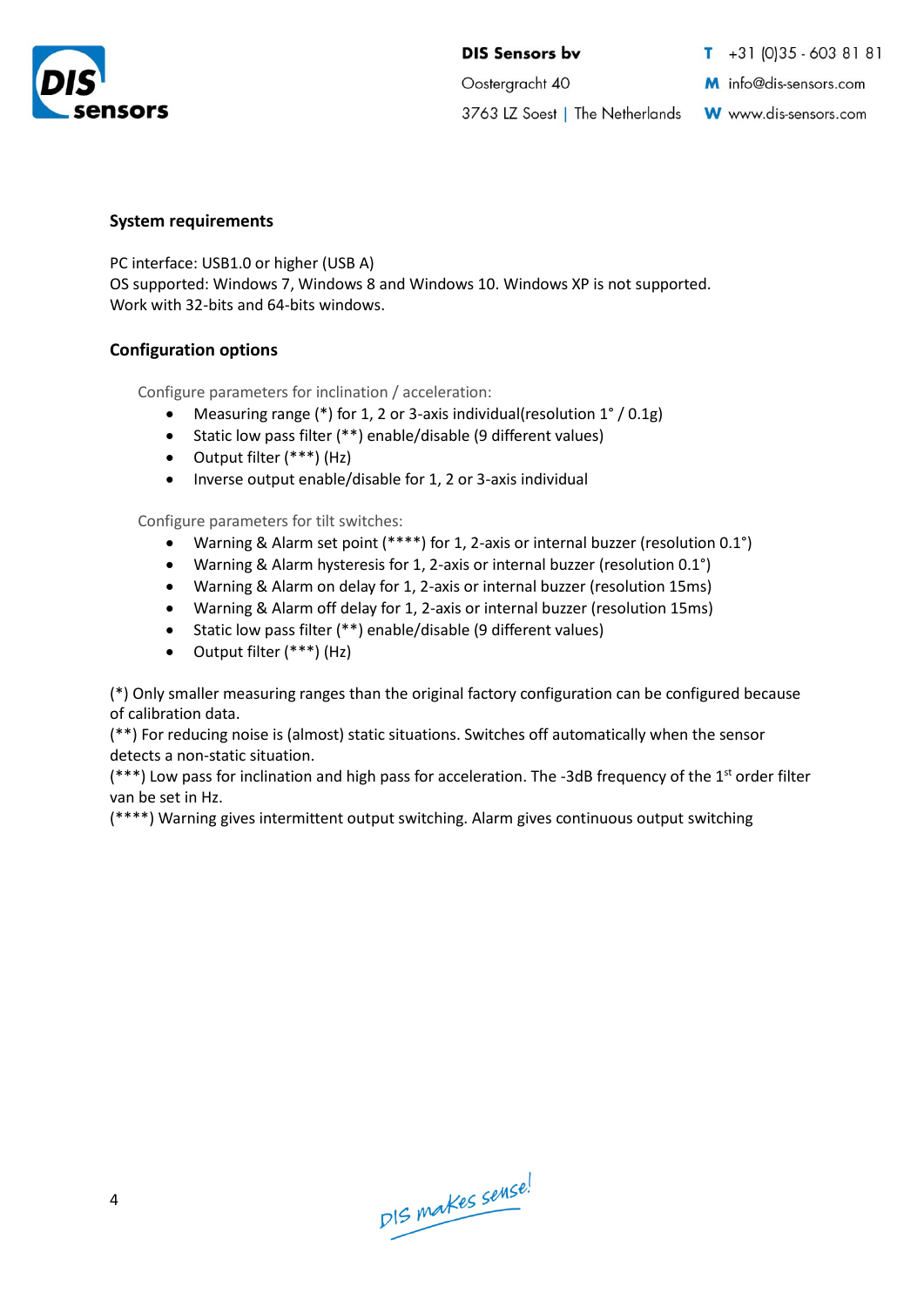

Oostergracht 40

 $\overline{1}$  +31 (0) 35 - 603 81 81

M info@dis-sensors.com

3763 LZ Soest | The Netherlands

W www.dis-sensors.com

#### <span id="page-4-0"></span>**Set up the configurator**

- Download the configurator application from DIS website and install it.
- Connect the QG40N Configurator dongle to your PC.
- Connect the QG40N sensor to the dongle.
- Launch the configurator application.
- The program should start. You will see a window showing the properties of your sensor.

While in the configuration window you can disconnect your sensor and connect another sensor. The window will show "Sensor Disconnected"(see figure 1) if there is no sensor connected, and it will automatically reload when a new sensor is connected. If you disconnect the configurator, the window will show "Dongle Disconnected"(see figure 2).





Figure 1. Sensor disconnected Figure 2. Configurator disconnected

If you are using a tilt switch sensor the configurator tool will also display the output of the sensor switches in the live monitoring window. The LEDs on the configurator dongle will also change color to match the state of the tilt switch outputs.

DIS makes sense!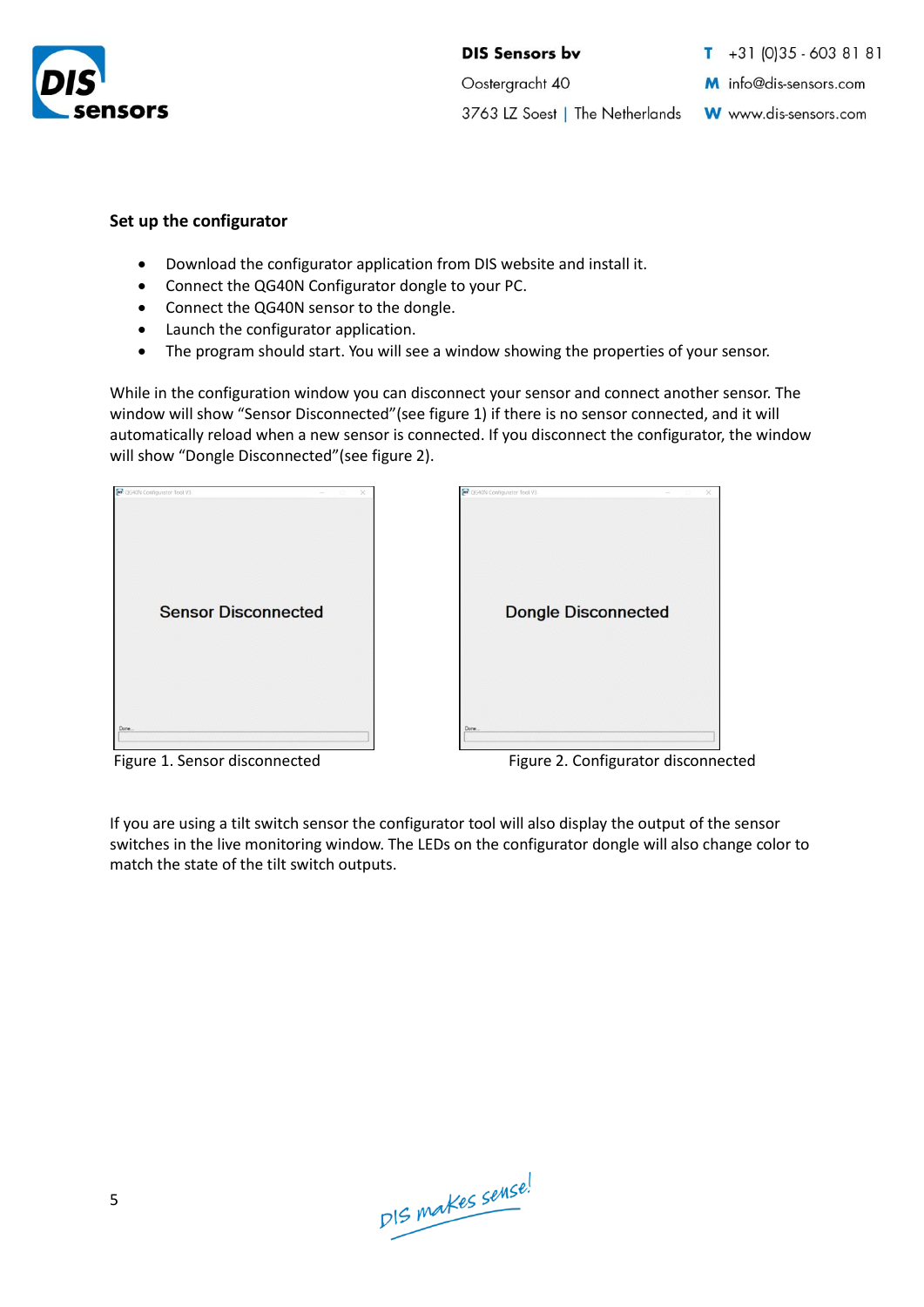

**DIS Sensors by** Oostergracht 40 3763 LZ Soest | The Netherlands W www.dis-sensors.com

 $1 + 31 (0)35 - 603 81 81$ M info@dis-sensors.com

#### <span id="page-5-0"></span>**Exploring the start page**

The start page (see figure 3) provides a summary view of the sensor settings.

A live output monitoring is shown on the right side of the window.

| Settings in sensor                         | Live monitoring                                  |                                  |                      |
|--------------------------------------------|--------------------------------------------------|----------------------------------|----------------------|
| Your sensor:                               | Output 1                                         |                                  |                      |
| QG40N-KDXYH-003S-ASP                       | Function:<br>X-axes:                             |                                  |                      |
| Original sensor name:<br>User information: | QG40N-KDXYh-010S-ASP<br>$\overline{\phantom{a}}$ | Angle:<br>State:                 | 0.00<br>Operational  |
| Sensor overview<br>Type:                   | <b>Dual Inclination</b>                          | Output 2                         |                      |
| Sensitive axe(s):                          | <b>XY</b>                                        | Function:<br>Y-axes:             |                      |
| Mounting:                                  | horizontal                                       | Angle:                           | 0.00                 |
| Measuring range:<br>Output configuration:  | ±3°<br><b>Switching output PNP</b>               | State:                           | Operational          |
| Supply voltage:                            | $10 - 30$ Vdc                                    | Output 3<br>Function:<br>Z-axes: |                      |
|                                            |                                                  | Angle:<br>State:                 | 0.00                 |
| Zero/centering                             |                                                  |                                  | Change configuration |
| Done                                       |                                                  |                                  |                      |
|                                            |                                                  |                                  |                      |

Figure 3. Summary view of the sensor settings

Original sensor name is defined with the default factory setting. After configuration, your sensor name will be automatically updated with the new settings.

DIS makes sense!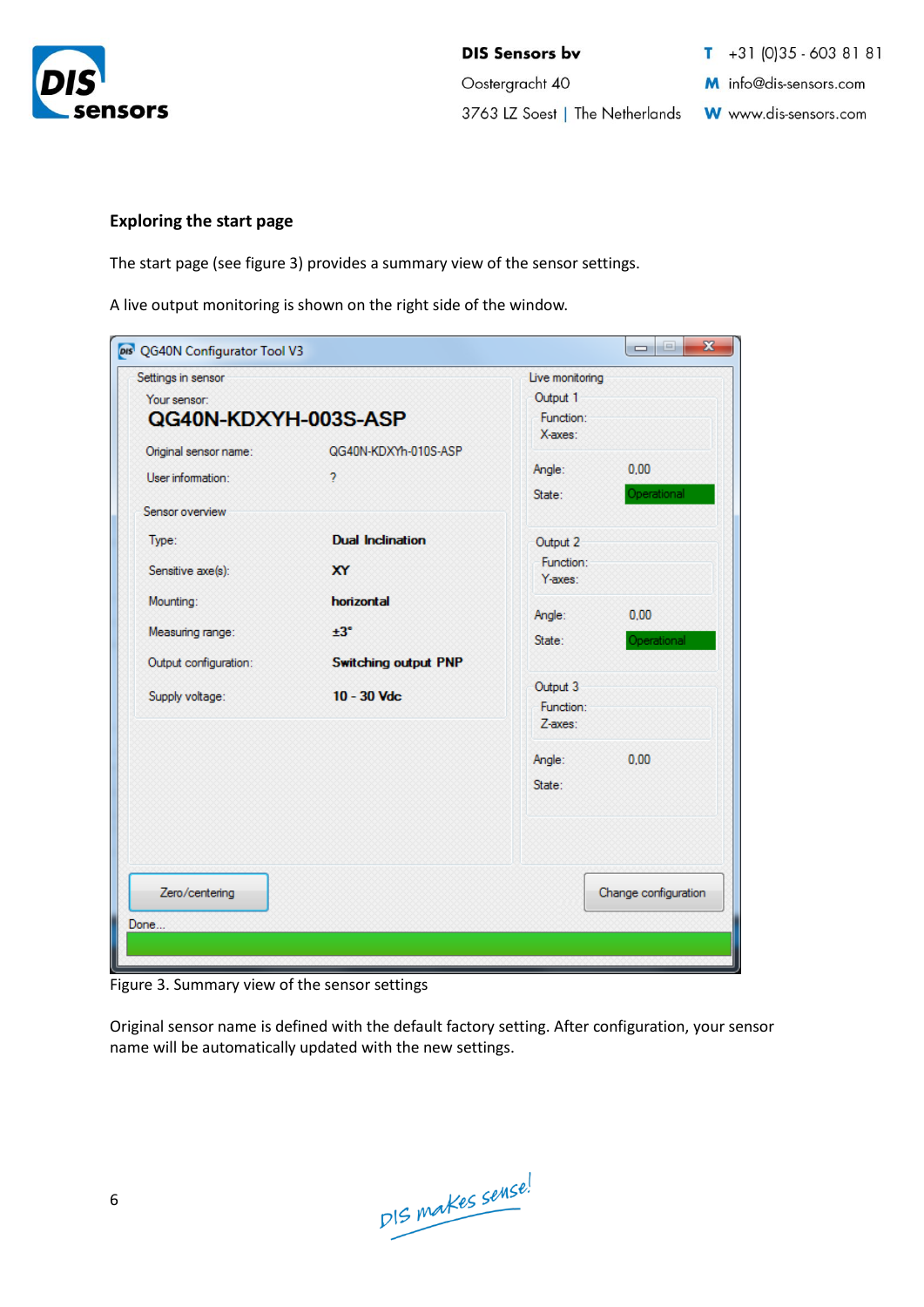

Oostergracht 40

3763 LZ Soest | The Netherlands

 $1 + 31 (0) 35 - 603 81 81$ 

M info@dis-sensors.com

W www.dis-sensors.com

#### <span id="page-6-0"></span>**Configure sensor settings**

- Click the button "Change Configuration".
- You are now brought to the configuration window (see figure 4) for your sensor.
- Change the parameters on the screen to your desired specification.
- When done, click the "Save to Sensor" button and wait for the data to be uploaded.

| Output 1                             |                | Output 2                                           |        |                |  |
|--------------------------------------|----------------|----------------------------------------------------|--------|----------------|--|
| Function:<br>X horizontal            |                | Function:<br>Y horizontal                          |        |                |  |
| Waming                               |                | Waming                                             |        |                |  |
| <b>Enable</b><br>O Disable           |                | <b>Enable</b><br><b>O</b> Disable                  |        |                |  |
|                                      |                |                                                    |        |                |  |
| Alarm<br>Switch point (°):           | $±$ 2.00       | Alam<br>Switch point (°):                          |        | ± 3.00         |  |
| "Operation --> Critical" delay (ms): | 495.00         | "Operation --> Critical" delay (ms):               |        | 495.00         |  |
|                                      |                |                                                    |        |                |  |
| "Critical --> Operation" delay (ms): | 495.00         | "Critical -> Operation" delay (ms):                | 495.00 |                |  |
| Hysteresis (°):                      | 80.00          | Hysteresis (°):                                    |        | 0.00           |  |
| Filtering (applied on all outputs)   |                |                                                    |        |                |  |
| Static noise filter:                 | 60%<br>.       | Low pass filter time:<br>704<br>Frequency: 0,23 Hz |        | ms.            |  |
| User information: ?                  |                |                                                    |        |                |  |
| Retum to main menu                   | Load from file | Save to file                                       |        | Save to sensor |  |

Figure 4. Configuration window

• Settings can be saved to a .PDF file, or a .DIS file. A .DIS file can be loaded by the software to your sensor.